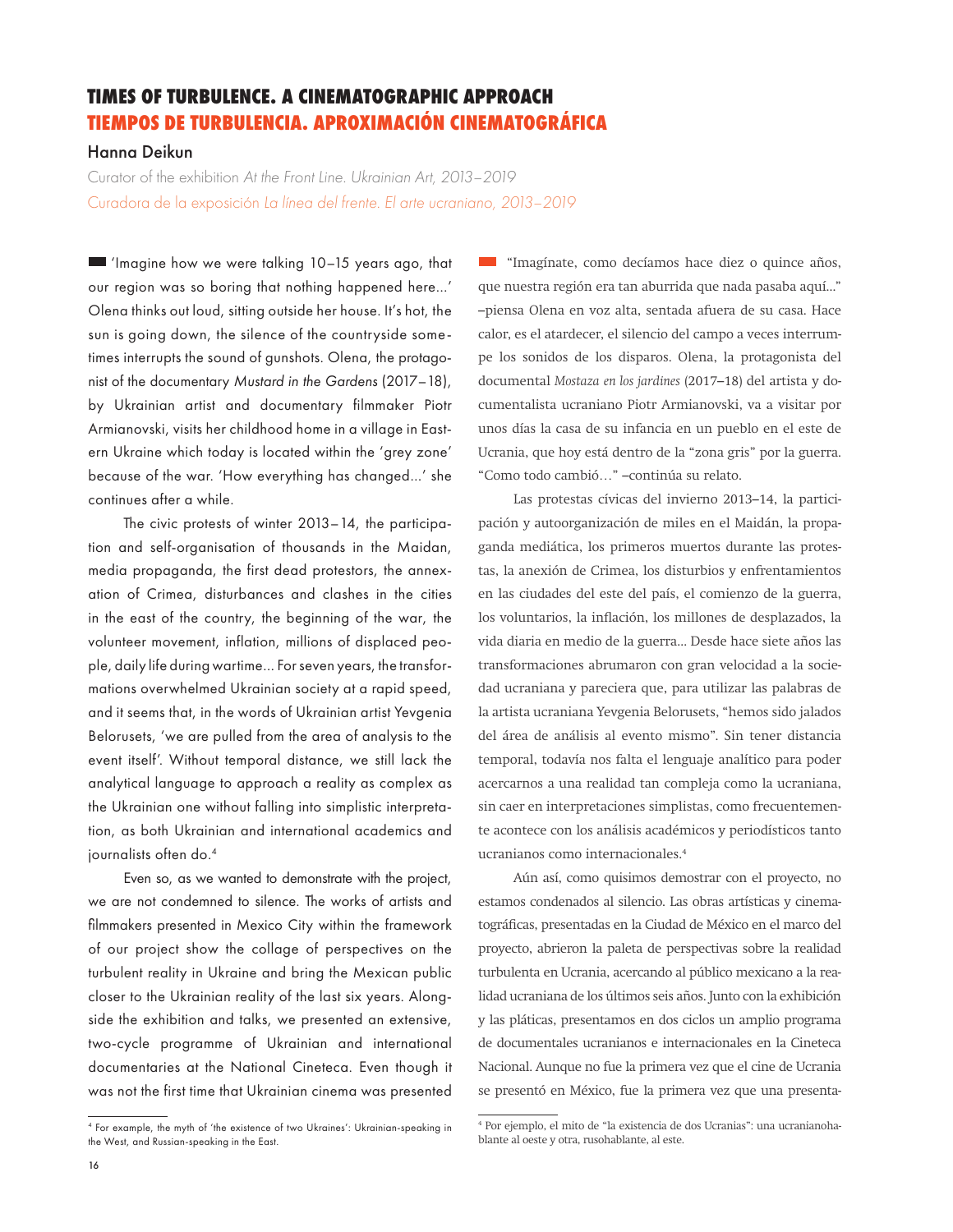in Mexico, it was the first time that such an extensive and diverse presentation of contemporary Ukrainian documentary filmmakers was shown in the country.

In recent decades, documentary production has become ubiquitous and, with the use of mobile phone cameras and the Internet, documentaries are now made and viewed regularly throughout the world. In Ukraine, documentary cinema began to gain visibility just over the last six years, in the context of the Maidan protests and subsequent war with Russia. Events such as revolution or war often take centre stage during filming, but not necessarily. The filmmakers also seek to show Ukrainian reality without censorship, and with an intimate and personal approach to their protagonists, experimenting frequently with their cinematographic language. We can say that contemporary Ukrainian cinema in general, and documentary in particular, entered an era of rebirth, leaving its local context and interacting more with the international.

The events on the Maidan gave filmmakers, especially young people, the impulse and necessity to 'fix' the historical moment in international memory. The barricades of tires and bricks from off the street, cemented with ice and snow, the self-organised participation of the thousands, clashes with Molotov cocktails, smoke and fire, all seemed to be an epic art installation in Kyiv's main square. But many artists and filmmakers were not only observers, but active participants in the protests. The work of Kateryna Gornostai in *Maidan is Everywhere* (2015) immerses us in the events from the point of view of her very personal experience, as the camera follows her through the protests and at home during the winter of 2013–14. Such an approach becomes possible because of contemporary filmmaking technologies, which manage to create a unique illusion of presence for cinema audiences today. The documentaries either propose a closer look, placing the observer in the epicenter of the protests (Oleksandr Techynskii, Aleksey Solodunov, Dmitry Stoykov) or a more distant and analytical perspective on the events in the Maidan (Sergei Loznitsa, Natalia Babintseva).

The most painful issue in today's Ukrainian society is war. It is a wound that, from 2014 until today, traumatises and destabilizes the country in every way. Documentary brings us closer to the edge of the war, not through the bloody images often circulated in the media, but through a humanistic, personal and intimate approach (Maria ción tan extensa y diversa del cine documental ucraniano contemporáneo tuvo lugar.

En las últimas décadas, la realización de documentales se ha vuelto ubicua, y con el uso de cámaras de teléfonos móviles e Internet los documentales ahora se hacen y se ven regularmente en todo el mundo. En Ucrania, el cine documental empezó a ganar visibilidad justo en los últimos seis años, en el contexto de las protestas en Maidán y la guerra con Rusia. Los acontecimientos como la revolución o la guerra toman un lugar central en la filmación, pero no necesariamente. Los cineastas, en su mayoría jóvenes, también buscan mostrar la realidad ucraniana sin censura a través de un acercamiento íntimo y personal con sus protagonistas, experimentando frecuentemente con el lenguaje cinematográfico. Podemos decir que el cine ucraniano, en general, y el documental, en particular, entraron en una época de renacimiento, abandonando el contexto local e interactuando más con el internacional.

Los eventos del Maidán dieron a los cineastas, especialmente a los jóvenes, el impulso y la necesidad de "fijar" el momento histórico en la memoria internacional. Las barricadas callejeras hechas de neumáticos y ladrillos pegados con hielo y nieve, la participación autoorganizada de miles de personas, los enfrentamientos con bombas molotov, el humo y el fuego, todo pareciera ser una instalación de arte épica en la plaza principal de Kyiv. Muchos artistas y cineastas no eran solo observadores, sino participantes activos de las protestas. La obra de Kateryna Gornostai *Maidán por todos lados* (2015) nos sumerge en los eventos desde sus perspectivas muy personales, mientras la seguimos a través de la cámara en medio de las protestas y en su casa durante el invierno de 2013–14. Tal aproximación se vuelve posible gracias al uso de tecnologías cinematográficas contemporáneas que logran crear en la audiencia una ilusión única de presencialidad. Los documentales nos proponen una perspectiva más cercana, poniendo al observador en el epicentro de las protestas (Oleksandr Techynskyi, Aleksey Solodunov, Dmitry Stoykov), o una visión más distante y analítica de los eventos en el Maidán (Serguéi Loznitsa, Natalia Babintseva).

En nuestros días, el tema más doloroso en toda la sociedad ucraniana es la guerra. Es una herida que, desde el año 2014 hasta hoy, trauma a la sociedad y desestabiliza en todos sentidos al país. El cine documental nos acerca a la orilla de la guerra, no a través de las imágenes sangrientas que frecuentemente circulan en los medios de comunicación, sino a través de un acercamiento humanista, personal e íntimo (Maria Stoyanova, Lisa Smith, Alina Gorlova). Algunas películas son diarios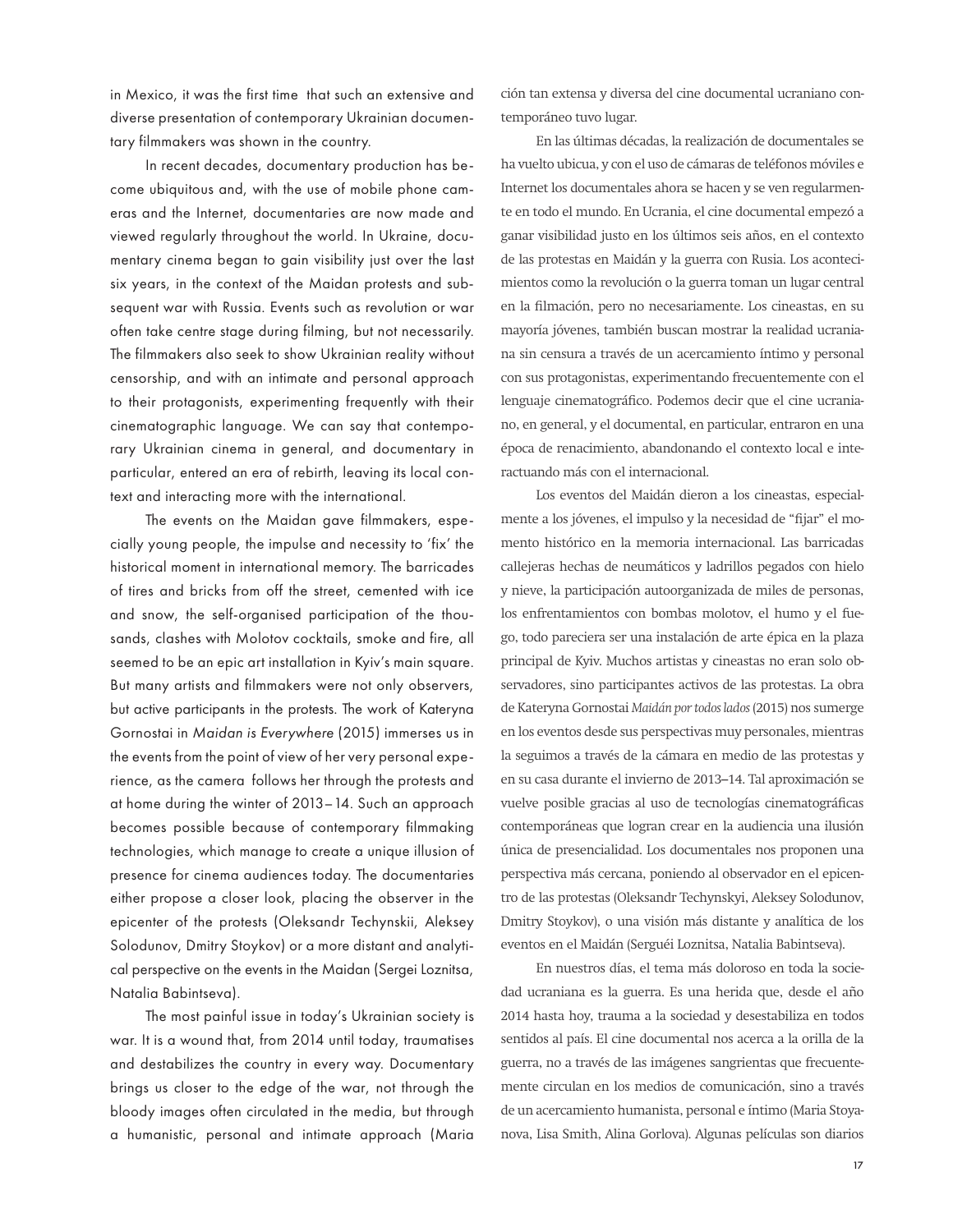Stoyanova, Lisa Smith, Alina Gorlova). Some of these films represent visual diaries of life on the front line, while most give voice to the protagonists and their particular stories against the implicit or explicit background of their experience of war. In the film *Mustard in the Garden*, the protagonist Olena – who spends several days in the small town of her childhood – is always at the centre of the camera's attention. We listen to her relate her memories; these thoughts allow us a very private and unique experience of her home in the context of the military confrontations. This approach is paralleled by other works in the exhibition (Armianovski, Belorusets, Olia Mykhailiuk), which show everyday life as a sort of 'ritual' in the context of the war constantly breathing down people's necks.

Today, a documentary film can be made with few resources and a small team. This gives filmmakers a certain freedom and mobility, and allows for experimentation with form and language, opening many possibilities for young directors. In the programme, young filmmakers as Stoyanova, Gornostai, Sasha Protyah, and Roman Bordun created innovative and experimental works that play with cinematographic language, balancing between the 'real' and the 'fictional' in a perceptible way. Stoyanova's short film *Ma* is particularly interesting; over the course of the 16-minute-long film, we perceive the world of the protagonist, Zinaida through her own eyes, without ever seeing her. The director uses short videos made by Zinaida herself, a woman living at the front line.

Before, the documentary genre was about communication. Nowadays it is more and more about personal expression. Increasingly, documentary filmmakers are interested in aesthetic play, making the 'fictional' more visible in their documentary works. In Ukraine, this is especially understandable, given the tradition of Ukrainian 'poetic cinema' that started in the sixties. Therefore, besides the contemplative documentaries (Techynskyi, Tania Khodakivska) presented in the program, we include Georgian-Armenian-Soviet filmmaker Sergei Parajanov's *Shadows of Forgotten Ancestors* (1964), wishing to give a historical perspective on the Ukrainian film tradition. It is based on a classic novel about Ukrainian Hutsul culture by Mykhailo Kotsiubynsky and considered a masterpiece of Ukrainian 'poetic cinema'.

visuales de la vida en la línea del frente, mientras que la mayoría dan voz a los protagonistas y sus historias particulares, teniendo a la guerra como telón explícito o implícito. En el filme *Mostaza en los jardines*, la protagonista Olena visita por unos días el pueblo de su infancia que está en la orilla de la guerra, y ella siempre es el centro de atención de la cámara. Escuchamos sus memorias y pensamientos, lo que nos da una experiencia muy privada y única de su hogar en el contexto de las confrontaciones militares. Esta aproximación encuentra su paralelismo con otras obras de la exhibición (Armianovski, Belorusets, Mykhailiuk), mostrando a la vida cotidiana como una suerte de "ritual" en el contexto del aliento cercano de la guerra.

Hoy día un documental se puede hacer con pocos recursos y pocas personas. Eso da cierta libertad y movilidad, permitiendo experimentar con la forma y el lenguaje, y abriendo así muchas posibilidades para directores jóvenes. En el programa, cineastas jóvenes de Ucrania como Stoyanova, Gornostai, Sasha Protyah y Roman Bordun, con costos de producción muy bajos, crearon obras innovadoras y experimentales que juegan con lenguaje cinematográfico, alternando entre lo "real" y lo "ficticio" de manera percibible. El cortometraje *Ma* de Stoyanova es particularmente interesante, ya que durante los dieciséis minutos del filme percibimos el mundo de la protagonista, Zinaida, a través de sus propios ojos, sin nunca verla a ella. El director emplea los pequeños videos hechos por la misma Zinaida, una mujer viviendo en la línea del frente.

Si antes el documental se trataba más sobre la comunicación, hoy en día se trata más y más sobre la expresión personal. Cada vez más documentalistas están interesados y juegan más con las cuestiones estéticas, haciendo más visible lo "ficticio" en sus obras documentales. En Ucrania esto es especialmente comprensible, por la tradición del cine poético ucraniano que empezó en los años sesenta. Por ello, aparte de los documentales contemplativos (Techynskyi, Tania Khodakivska) presentados en el programa, incluimos la obra maestra del cine poético ucraniano *Los corceles de fuego* (1964) del cineasta georgiano-armenio Serguéi Paradzhánov, deseando dar una perspectiva histórica de la tradición fílmica ucraniana. La obra está basada en una novela clásica de Mykhailo Kotsiubynsky sobre la cultura hutsul ucraniana, y es considerada como una obra maestra del cine poético ucraniano.